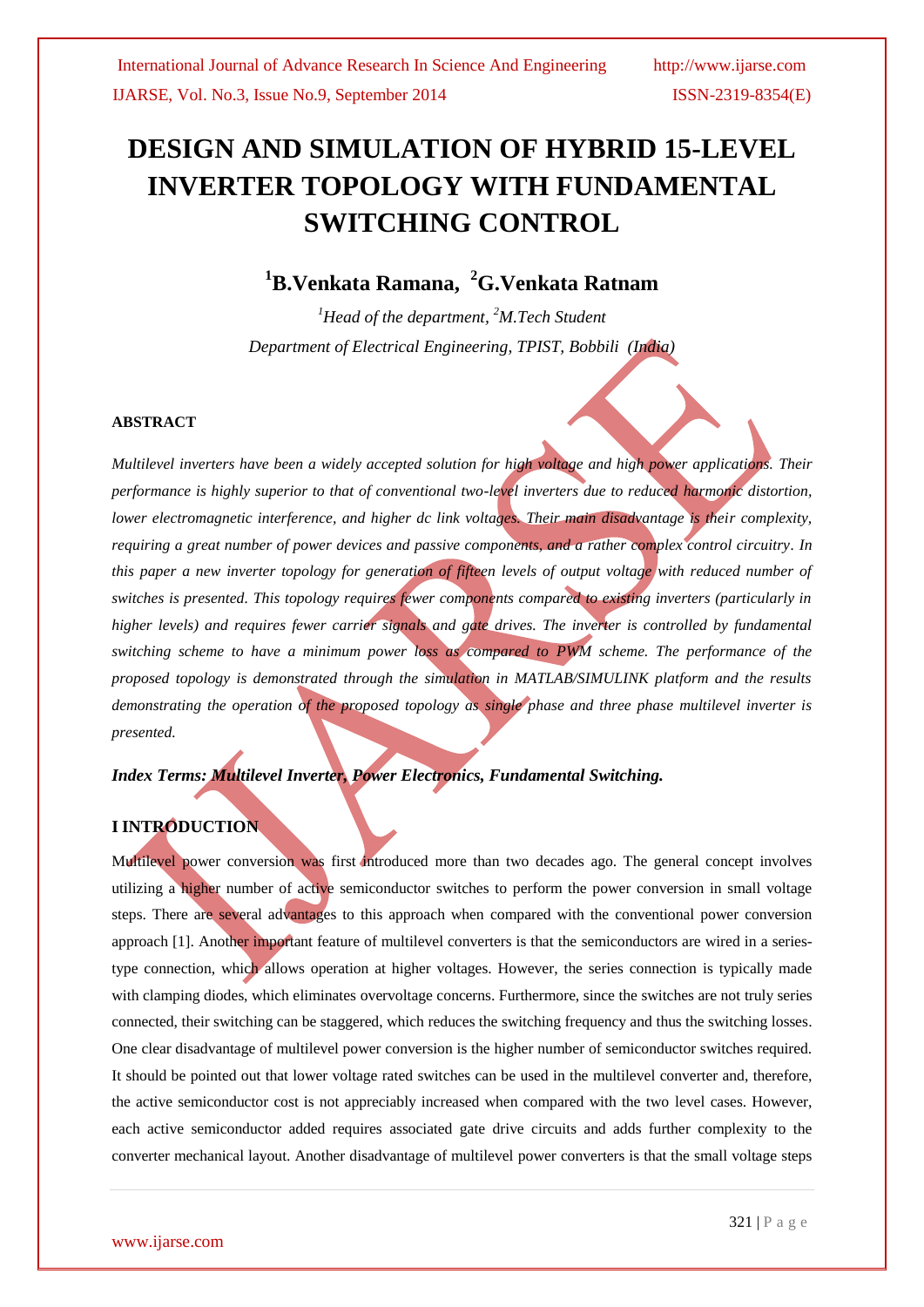are typically produced by isolated voltage sources or a bank of series capacitors. Isolated voltage sources may not always be readily available, and series capacitors require voltage balancing [2]. Some applications for these new converters include industrial drives, flexible ac transmission systems (FACTS), and vehicle propulsion. One area where multilevel converters are particularly suitable is that of renewable photovoltaic energy that efficiency and power quality are of great concerns for the researchers. There are several classical topologies of inverters that are reported by the researchers [3]. Multilevel inverters with reduced number of switches has also become a popular area. Inverter topologies where not all the semiconductor switches involved in output generation are also presented by the researchers [4].

This paper presents an overview of a asymmetrical fifteen level inverter topology with reduced number of switches. The dc sources are assigned with magnitude arranged in a binary fashion. The inverter is divided into two parts namely level and polarity generator whose function is to generate the necessary levels and reversing of the polarity respectively. The inverter is switched with fundamental switching strategy and the generation of control pulses is analyzed. The proposed topology is simulated using Sim power system toolbox of matlab and the results are presented.



#### **1.1 Power Stage**

Fig. 1 shows the power circuit of the proposed 15-level inverter topology. In conventional multilevel inverters, the power switches are operated to produce a high- frequency waveform in both positive and negative polarities. However there is no need to use all the switches for production of bipolar levels. This is the basic idea that has been put into practice by the proposed topology. The output voltage is synthesized by two stages namely level generator which is responsible for the generation of levels requires in positive polarity and secondly the polarity generator stage which is responsible for generating the polarity of the output voltage. The power semiconductor switches employed in the level generator should have high switching frequency capability for generating the required levels. Whereas the power switches employed for polarity generation operates at the line frequency. The positive levels generated by the level generator is fed to a full-bridge inverter (polarity generator) which will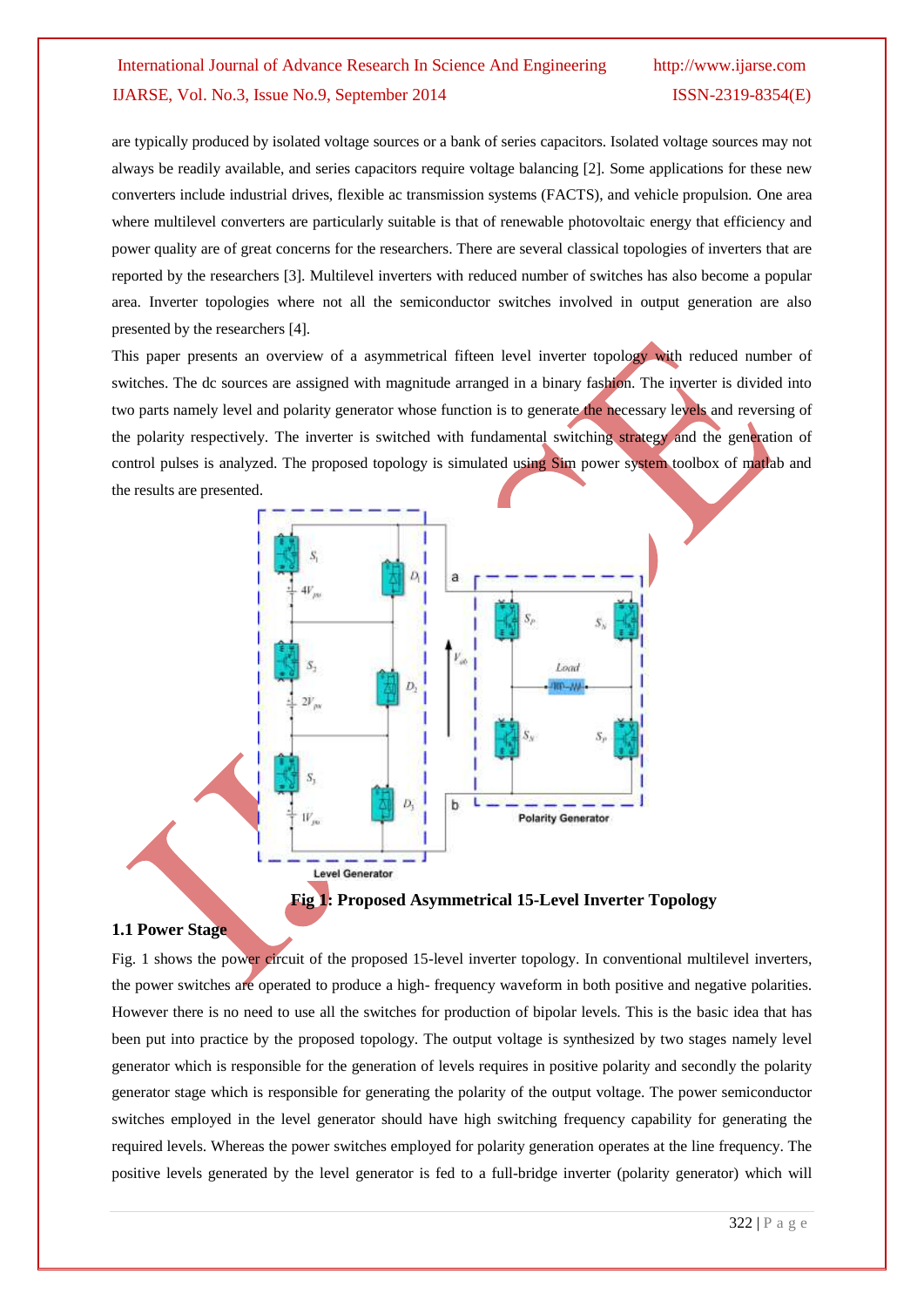generate the required polarity of the output voltage. In the proposed topology fundamental switching scheme is employed in which no high frequency PWM is required [5]. The operating modes of the inverter is as shown in Fig. 2. For the simulation Vpu is considered to be 25V. The required output positive voltage levels produced by the level generator are generated as follows:



**Fig 2: Stepped-Voltage Waveform Consists of The Output Of Proposed Inverter Topology. State 1**:  $V_{ab} = 0V$  -To obtain this state of level 0 all the switches are turned OFF.

**State 2:** V<sub>ab</sub> = 25V -To obtain this state of level 1 switches S3, SP are ON and remaining switches are OFF. **State 3**:  $V_{ab} = 50V - To obtain this state of level 2 switches S2, SP are ON and remaining switches are OFF.$ **State 4**:  $V_{ab} = 75V$  -To obtain this state of level 3 switches S3, S2, SP are ON and remaining switches are OFF.

**State 5**:  $V_{ab} = 100V$  -To obtain this state of level 4 switches S1, SP are ON and remaining switches are OFF. **State 6**:  $V_{ab} = 125V$  -To obtain this state of level 5 switches S1, S3, SP are ON and remaining switches are OFF.

**State 7:**  $V_{ab} = 150V$  -To obtain this state of level 6 switches S1, S2, SP are ON and remaining switches are OFF.

**State 8**:  $V_{ab} = 175V$  -To obtain this state of level 7 switches S1, S2, S3, SP are ON and remaining switches are OFF.

Fig. 2 shows the Stepped-voltage waveform consists of the output of proposed inverter with switching angles for 10 IGBTs. According to the operating states and the output voltage level to be generated the gate pulses for all the switches are derived. The switching angles are used to obtain the switching pulses using a sine wave reference as shown in Fig. 3.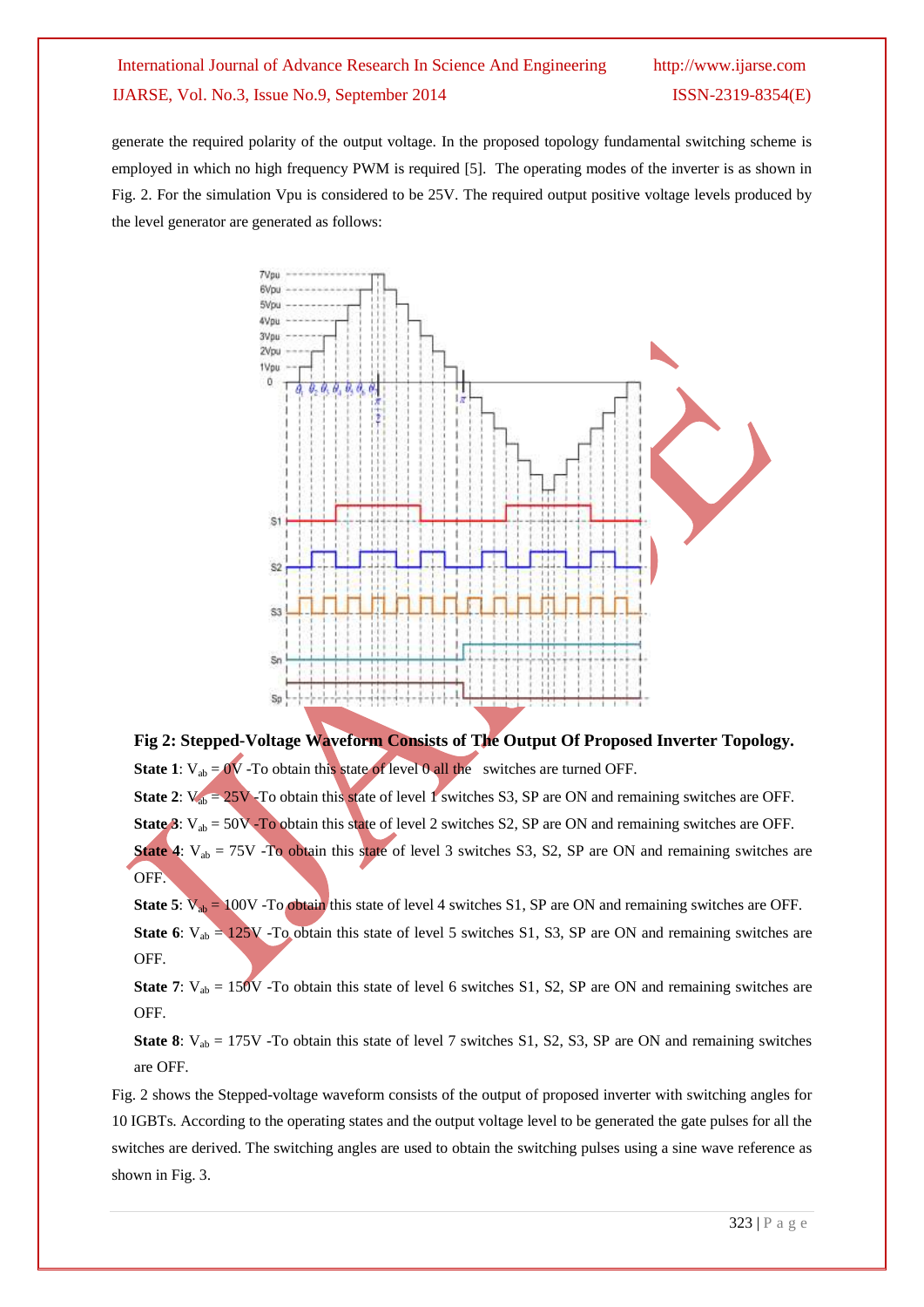



The logic function for the switches is derived from the above waveform as follows. Where  $V_{ref}$  is the reference sinusoidal wave.

 $S_1 = \left\{ 1 \to \left( V_{ref} > 0.5 \right) \right\}$ 

$$
S_2 = \left\{1 \to \left( \left(0.125 < V_{ref}\right) * \left(V_{ref} < 0.5\right)\right) + \left(0.75 < V_{ref}\right)\right.\right\}
$$

$$
S_3 = \left\{1 \to \left( \left(0.125 < V_{ref}\right) * \left(V_{ref} < 0.25\right)\right) + \left(\left(0.375 < V_{ref}\right) * \left(V_{ref} < 0.5\right)\right)\right)\right\}
$$

 $+\left(\left(0.625 < V_{ref}\right)*\left(V_{ref} < 0.75\right)\right)+\left(0.875 < V_{ref}\right)$ 

### **II SIMULATION RESULTS**

In order to verify the proposed inverter topology simulations are carried out on MATLAB/SIMULINK platform. Fig. 4 shows the implementation of the power circuit and the control scheme in Matlab/Simulink.



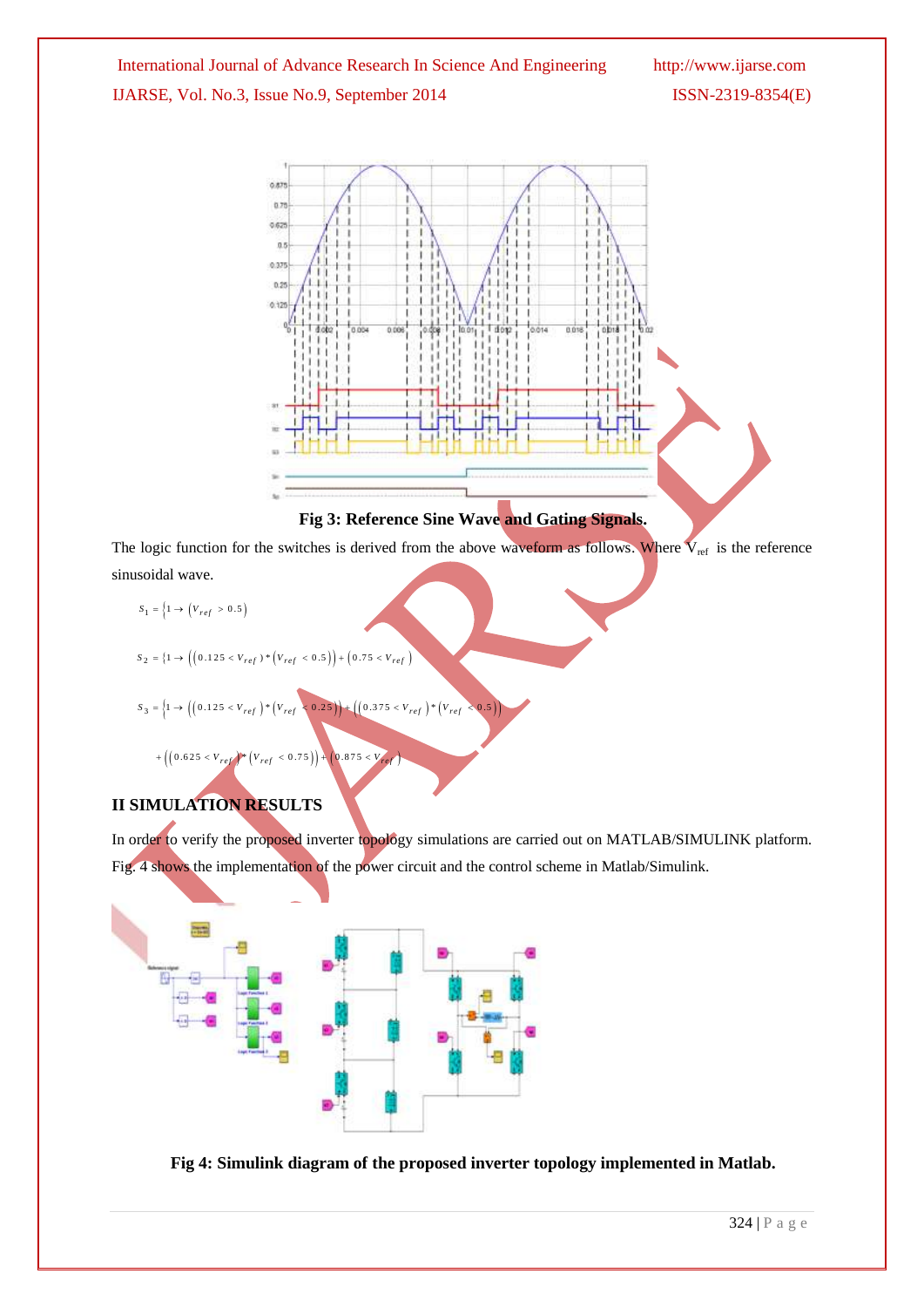

**Fig 5: Operating States of the Proposed Inverter.**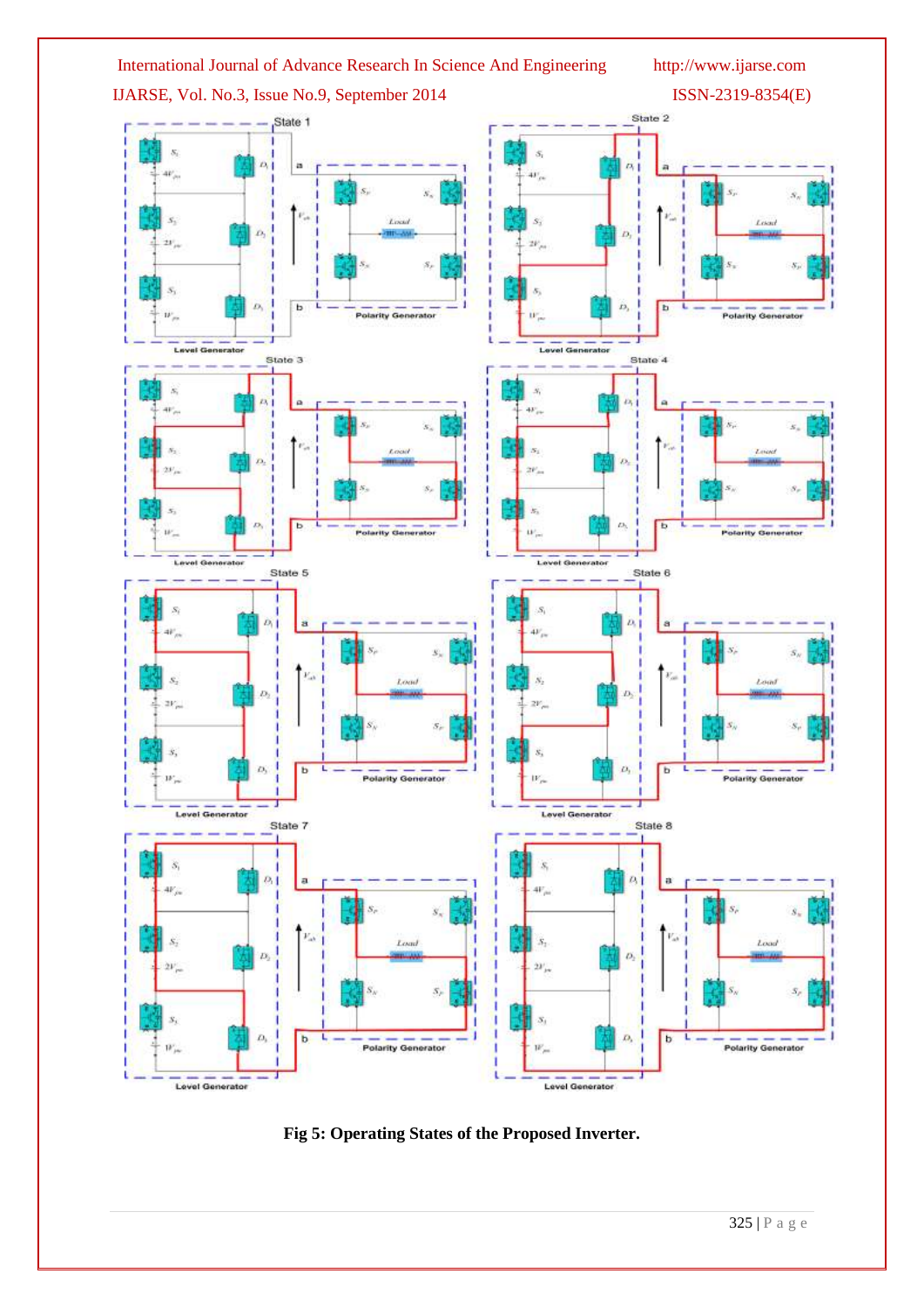The output waveforms of the inverter feeding a resistive load of 150Ω is shown in Fig. 6. The %THD of the current is 6.63 without any filtering.



The output waveforms of the inverter feeding a resistive-inductive load of 150 $\Omega$  and 50mH is shown in Fig. 7. The %THD of the current is 4.3 which is in comply with the IEEE 519-1992 standard.



**Fig 7: Output waveform of the inverter feeding resistive-inductive load.**

The proposed multilevel inverter can be extended to three phase easily power circuit of threephase inverter and the output waveforms are shown in Fig. 8 and Fig.9.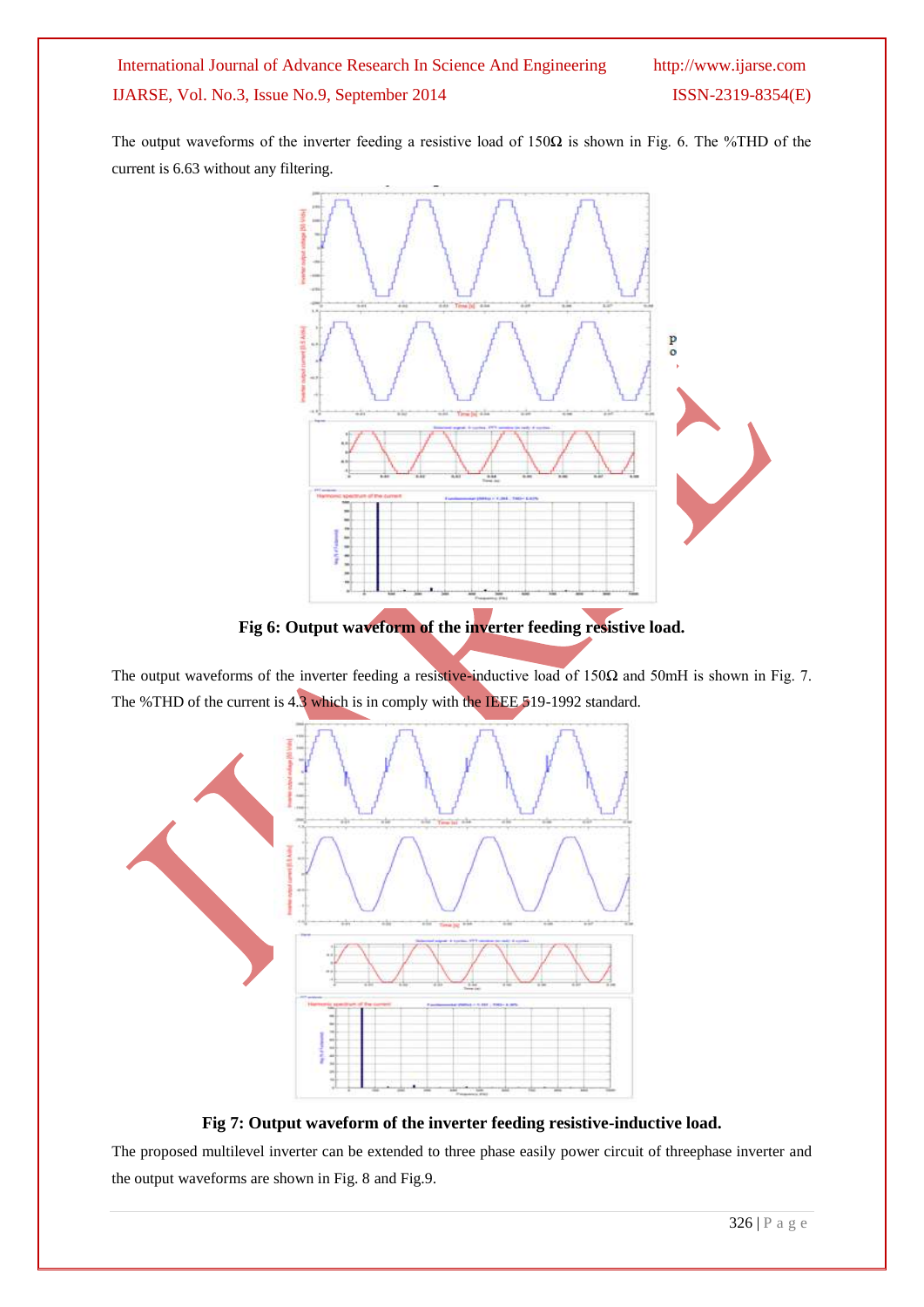



Fig. 8. power circuit of three phase Fig. 9. Output waveform of the **proposed** three *multilevel inverter multilevel inverter multilevel inverter feeding resistive-inductive load* 

TABLE I

### **Comparison Of Components Required For Proposed Topology With Other Popular Inverters**

|                      | <b>Neutral point clamped</b> Cascaded Flying capacitor |                 |    | <b>Proposed</b> |
|----------------------|--------------------------------------------------------|-----------------|----|-----------------|
| <b>Main switches</b> | 12                                                     | 12              | 12 |                 |
| <b>Main diodes</b>   | 12                                                     | 12 <sup>7</sup> | 12 | 10              |
| DC bus capacitors    | n                                                      |                 |    |                 |
| <b>Total number</b>  | 30                                                     | 27              | 30 | 20              |

Table *I* shows the comparison of number of components required for the proposed topology with other popular inverters. It can be seen that the proposed inverter requires less number of components for same level generation and hence has a better efficiency and performance.

### **III CONCLUSION**

In this paper a new inverter topology which has superior performance, offering improved output waveforms and lower THD over conventional topology in terms of number of switches required, cost, control system and reliability. The proposed topology and fundamental switching scheme result in a near-sinusoidal waveform. As a result, a significant reduction of output voltage THD is obtained, and the modulation scheme has been discussed in detail. The complexity of PWM for this topology is low since it only needs to generate PWM gating pulses for generation of positive level only. The results obtained clearly shows the effectiveness of the proposed topology as a multilevel inverter with reduced number of switches as a promising topology for multilevel power conversion.